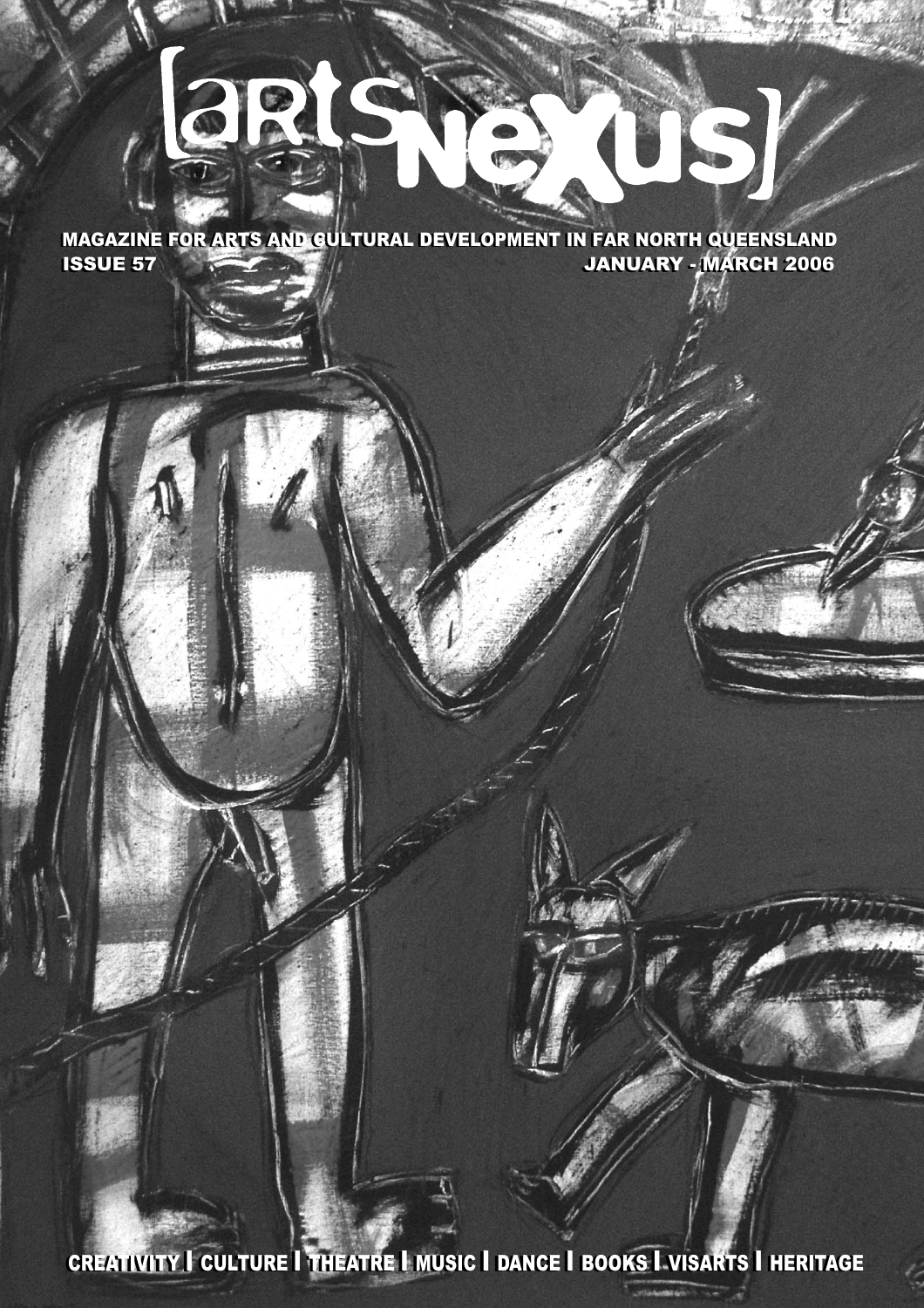ISSN 1326-0030 **Publishers: ARTS NEXUS Inc** Postal: PO Box 4995, Cairns 4870 Cairiis  $4070$ <br>Office: we are moving ...  $\sqrt{arcs}$  **Nexus** But all contacts work OK. T: 07 4051 4433 F: 07 4051 4244 E: magazine@artsnexus.com.au W: **www.artsnexus.com.au**

**Editor:** *Eve Stafford* eve.stafford@artsnexus.com.au

**Design and Layout:** *LeapFrogPress Kuranda Kreations*

**Printed in Cairns by:**

Penfold Buscombe

 $\subset$ 



**An Australian Government Initiative** 

**ARTS NEXUS Inc** *gratefully acknowledges the financial support of the Commonwealth Government through Community Partnerships of the Australia Council for the Arts as major sponsor*



**Arts Oueensland** 

**ARTS NEXUS Inc** *gratefully acknowledges the support of the State Government through the Arts Queensland Cultural Infrastructure Program[CIP].*

**ARTS NEXUS Inc** *gratefully acknowledges the support of Cairns City Council support of Arts Nexus Communications in2006.*



#### **SUBMISSIONS** magazine@artsnexus.com.au

**Contributions** are received without guarantee of publication and may be edited. All care is taken for accuracy but circumstances change and readers should check details with host presenters. Views expressed by contributors to **ARTS NEXUS** are not necessarily those of the editor, or **ARTS NEXUS Inc.** Copyright of attributed articles belongs with the named authors. Reprinting or photocopying of any part of Arts Nexus requires written permission.  $\stackrel{\circ}{\circ}$  2005 Arts Nexus Inc.

**CONTRIBUTORS**

*Suzie Attiwill Robyn Baker Paul Barton David Campbell Bhama Daly Caroline Daniell Glyn Davies Juliana Doupe Juno Gemes Mary Mackenzie Kevin Mayo James Meldrum Angela Murphy Melissa Robertson Eve Stafford Steven Tonkin*

## **Contents**

- 3 New Faces and national festivals
- 4-5 News News News
- 6-7 Previews fine music, jazz and tango
- 8-9 Previews popular and diverse music
- 10-11 Previews theatre
- 12 Previews musical and Billboard
- 13-17 Previews visual arts
- 18-19 Chinese culture and community in Cairns region
- 20-22 Arts Nexus program overview
- 23-25 Reviews visual arts
- 25-26 Reviews theatre
- 27-29 Reviews more visual and performing
- 30-31 Arts education and professional development
- 32-33 Writing events and workshops
- 34 Funding sources
- 35 Membership how to join Nexus and tax advice



FRONT COVER STORY Ed Koumans, Artland, acrylic, 2005 (detail). Dimensions not supplied. See page 27 for more story.

### BACK PAGE COVER STORY

Alick Tipoti, Ulakal (Herd of Dugong), 2003, Linocut I get my inspiration from the ancient artefacts of the Torres Strait Islands, which I have had the opportunity to see in universities and museums, and from the traditional stories handed down and recorded by my father and the recognised elders of the Torres Strait. My art is built on, and held together by, traditional Torres Strait designs, based on legends of the past. See page 16 for more story.

### **ARTS NEXUS IS MOVING. . .**

### *We are no longer in Wharf Street Cairns. See page 22 for full story.*

However, phones, fax, the internet and the website are unchanged, and all messages are getting through OK. Officers Eve Stafford and Melissa Robertson are part-time, and may be working on projects at other locations around the town, region or even interstate, so try us on the following numbers. You will require an appointment in advance if needing to engage in longer meetings.

*Nexus Office T: 4051 4433 [leave message when unattended and we'll call back] E: admin@artsnexus.com.au W: www.artsnexus.com.au*

*Please add events directly onto the website*

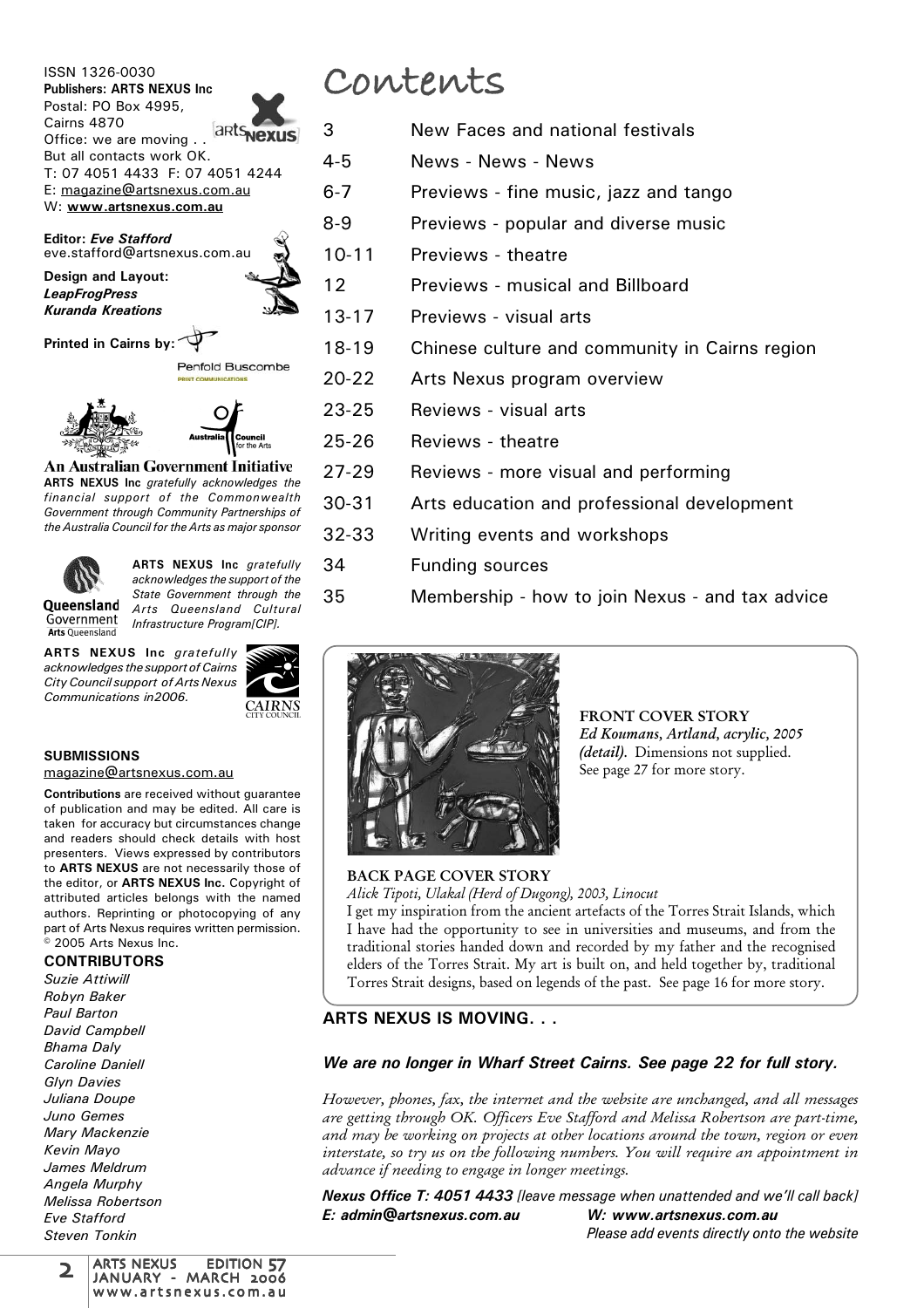## **NEW FACES**

**M**elissa Waters is Mareeba Shire's new multicultural<br>officer. Her role it is to work in the Mareeba and<br>proups and individuals to access information and to link them officer. Her role it is to work in the Mareeba and Dimbulah areas of the Shire to assist multicultural groups and individuals to access information and to link them to services. Melissa was previously multicultural officer in Mareeba between 1998-2000.

As an established visual artist, she comes with a strong background and networks within the arts. This includes the Corresponding Latitudes project, a cross-cultural collaborative



project between India and Australia, for which Melissa acted as coordinator and Australian curator. The first part of the project was an exhibition held in Jaipur, India in 2003 and the second stage was an joint exhibition at KickArts and a visit by some of the Indian artists to Cairns in December 2004.

Melissa is available at the Mareeba Shire Council [T: 4030 3933] or at the Dimbulah Community Centre from 10.00am-2.00pm Tuesdays [T: 4093 5444] .

The position is part-time, supported by Multicultural Affairs Queensland under its Local Area Multicultural Program [LAMP]. Other LAMP officers in FNQ include Deevah Melendez at Cairns City Council [T: 4044 3012] and Lyndal Scobal within Johnstone Shire Council [T: 4030 2255].

## EDITION DEADL'AS

The deadline for contributions for the next Edition 58 of Arts Nexus magazine is 15 March 2006. And feedback, suggestions and/or ideas for longer articles should be discussed with the editor in advance. See page 2 for further clarification.

Edition 58 covers the April - June 2006 quarter Deadline 15 March 2006

## TRAVEL BUG

| 7-26 Jan 2006  | www.sydneyfestival.org.au                |
|----------------|------------------------------------------|
| 10 Feb - 5 Mar | www.perthfestival.com.au                 |
| 24 Feb -10 Mar | www.adelaidefringe.com.au                |
| 27 Feb -3 Mar  | Australian Performing Arts Market        |
|                | www.performingartsmarket.com.au          |
| 3-19 Mar 2006  | Adelaide Festival of Arts [biennenial]   |
|                | www.adelaidefestival.com.au              |
| 10-12 Mar 2006 | www.womadelaide.com.au                   |
| 15-26 Mar 2006 | Commonwealth Games Cultural Fest         |
|                | A once in a lifetime event for Australia |
|                | 2500 artists and all events are free!    |
|                | www.melbourne2006.com.au                 |

## **REW FACES**



at Trimarchi, the new Manager of the Cairns City Council's Tanks Arts Centre, was born and grew up in Babinda south of Cairns.

 Nat's professional work in the arts started as an actor with the Popular Theatre Troupe in 1981 with whom he toured nationally. He continued to work in theatre and as a musician/songwriter through the 80s, then as a teacher, and later in management and policy at all three tiers of government: the Brisbane City Council, Bureau of Ethnic Affairs (Qld) and finally at the Australia Council.

In the last six years Nat has run his own creative industries consultancy, Rainwater Productions, which specialised in community cultural development and cultural tourism.

Highlights of his work in recent years include a Coral Sea Scholarship in 2000 to study cultural tourism in the USA; developing and publishing a model for community centred cultural tourism; an Australia Council Fellowship exploring cultural sustainability; and the national release of his debut album Strange Country in 2004.

Nat recently joined the Cairns City Council as Manager at the Tanks Art Centre where he looks forward to helping build this organisation and developing and promoting a range of program areas. Firstly, as a unique presenter organisation rapidly gaining a national and international reputation as a musician's venue of choice, Nat aims to build on this with an exciting program of artists.

In early 2006 Tanks will also bring on board a curator to establish a broader exhibitions program and a marketing officer to help develop new audiences.

Nat's extensive experience in community cultural development will be put to good use with an enhanced range of activities that will expand this work across the city and beyond. With the Council about to commence Stage 1 of the redevelopment of the Botanic Gardens/Tanks precinct, Nat hopes to use the opportunity to increase access to the Tanks by a wider diversity of audiences, including cultural tourists, and create new avenues to promote this region through what is an unusual and iconic venue.